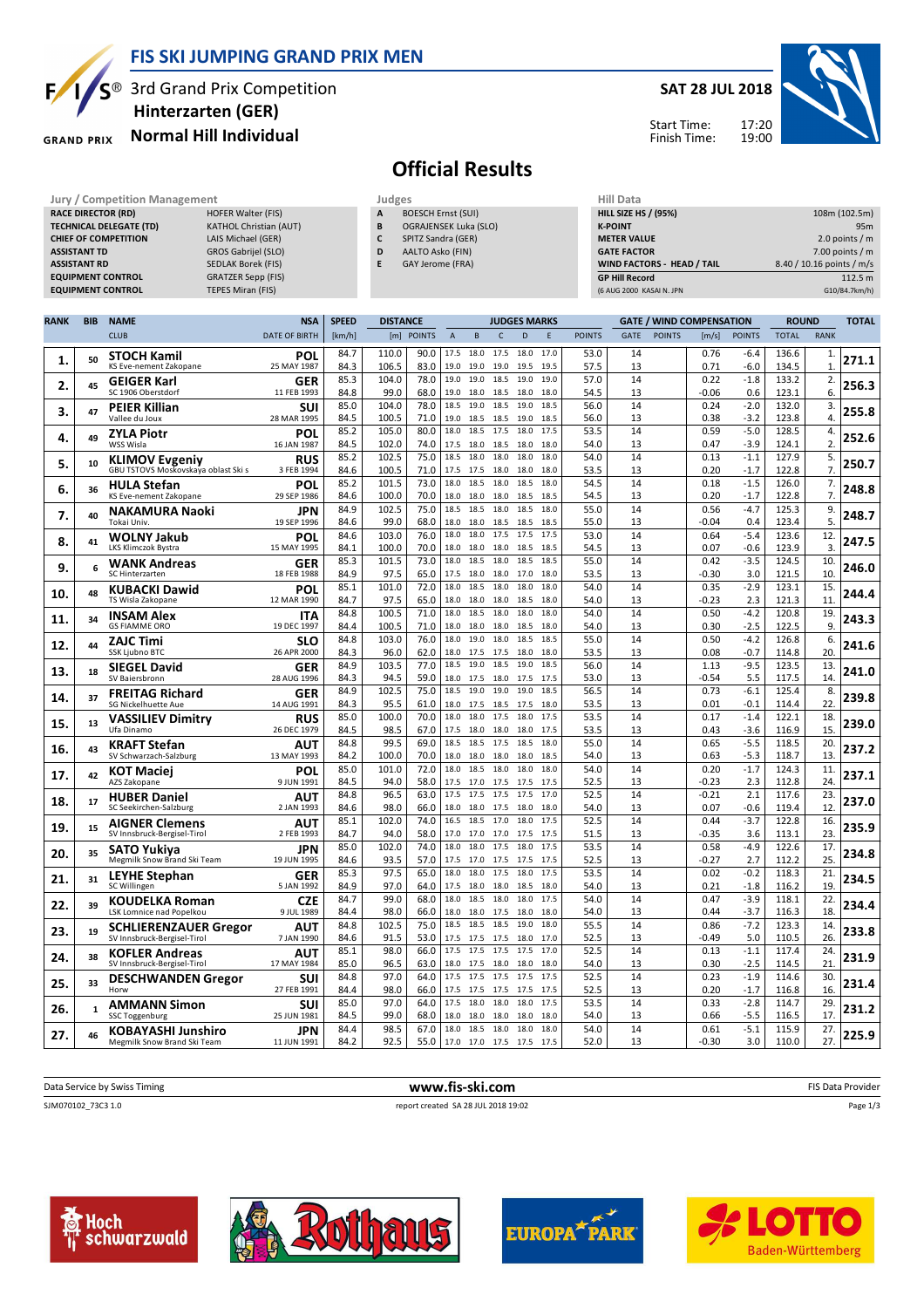**FIS SKI JUMPING GRAND PRIX MEN**

S<sup>®</sup> 3rd Grand Prix Competition

 **Hinterzarten (GER)**

**Normal Hill Individual GRAND PRIX** 

Б,

**SAT 28 JUL 2018**



17:20 19:00 Start Time: Finish Time:

## **Official Results**

| <b>RANK</b> | <b>BIB</b> | <b>NAME</b>              | <b>NSA</b>           | <b>SPEED</b> | <b>DISTANCE</b> |                            |      | <b>JUDGES MARKS</b>             |      |           |      | <b>GATE / WIND COMPENSATION</b> |             |               | <b>ROUND</b> |               | <b>TOTAL</b> |             |  |
|-------------|------------|--------------------------|----------------------|--------------|-----------------|----------------------------|------|---------------------------------|------|-----------|------|---------------------------------|-------------|---------------|--------------|---------------|--------------|-------------|--|
|             |            | <b>CLUB</b>              | <b>DATE OF BIRTH</b> | [km/h]       |                 | [m] POINTS                 |      |                                 |      |           |      | <b>POINTS</b>                   | <b>GATE</b> | <b>POINTS</b> | [m/s]        | <b>POINTS</b> | <b>TOTAL</b> | <b>RANK</b> |  |
| 28          | 29         | <b>PREVC Domen</b>       | SLO                  | 85.0         | 100.0           | 70.0   18.0 18.5 18.0 18.5 |      |                                 |      |           | 18.0 | 54.5                            | 14          |               | 0.92         | $-7.7$        | 116.8        | 25.         |  |
|             |            | Sk Triglav kranj         | 4 JUN 1999           | 84.7         | 94.5            | 59.0                       |      | 17.5 17.5 17.5                  |      | 18.0 17.5 |      | 52.5                            |             |               | 0.34         | $-2.9$        | 108.6        | 28.         |  |
| 29.         | 25         | <b>SCHMID Constantin</b> | <b>GER</b>           | 85.0         | 100.0           | 70.0                       |      | 18.0 18.0 18.0 18.0             |      |           | 18.0 | 54.0                            | 14          |               | 0.88         | $-7.4$        | 116.6        | 26.         |  |
|             |            | Wsy Oberaudorf           | 27 NOV 1999          | 84.7         | 93.0            |                            |      | 56.0   17.0 17.0 17.5 17.5 17.5 |      |           |      | 52.0                            | 13          |               | 0.04         | $-0.3$        | 107.7        | 29.         |  |
| 30.         | 22         | <b>PASCHKE Pius</b>      | GER                  | 84.5         | 97.0            | 64.0                       | 13.0 | 18.0                            | 17.5 | 17.5      | 18.0 | 53.5                            | 14          |               | 0.30         | $-2.5$        | 115.0        | 28.         |  |
|             |            | WSV Kiefersfelden        | 20 MAY 1990          | 84.2         | 91.5            | 53.0                       |      | 17.0 17.0                       | 17.5 | 17.0      | 17.0 | 51.0                            |             |               | 0.20         | -1.7          | 102.3        | 30.         |  |

| not qualified for 2nd round |                          |                                                         |                           |      |      |      |                          |  |      |      |    |         |        |       |     |       |
|-----------------------------|--------------------------|---------------------------------------------------------|---------------------------|------|------|------|--------------------------|--|------|------|----|---------|--------|-------|-----|-------|
| 31.                         | 30                       | <b>LANISEK Anze</b><br><b>Ssk Menges</b>                | <b>SLO</b><br>20 APR 1996 | 84.4 | 97.5 | 65.0 | 18.0 18.0 17.5 18.0      |  | 18.5 | 54.0 | 14 | 0.62    | $-5.2$ | 113.8 | 31. | 113.8 |
| 32.                         | $\mathbf{r}$             | <b>HARADA Yumu</b><br>Megmilk Snow Brand Ski Team       | <b>JPN</b><br>15 SEP 1990 | 84.3 | 98.5 | 67.0 | 17.5 18.0 17.5 17.5 17.0 |  |      | 52.5 | 14 | 0.85    | $-7.1$ | 112.4 | 32. | 112.4 |
| 33.                         | 14                       | <b>NAGLIC Tomaz</b><br>SSK Alpina Ziri                  | <b>SLO</b><br>18 JUL 1989 | 84.7 | 94.0 | 58.0 | 17.0 17.5 17.5 17.5 17.0 |  |      | 52.0 | 14 | $-0.23$ | 2.3    | 112.3 | 33. | 112.3 |
| 34.                         | 21                       | <b>ZOGRAFSKI Vladimir</b><br><b>NSA</b>                 | <b>BUL</b><br>14 JUL 1993 | 84.3 | 97.5 | 65.0 | 17.0 17.5 17.0 17.5 17.0 |  |      | 51.5 | 14 | 0.58    | $-4.9$ | 111.6 | 34. | 111.6 |
| 35.                         | 24                       | <b>HUBER Stefan</b><br>SC Seekirchen-Salzburg           | <b>AUT</b><br>8 MAR 1994  | 84.6 | 96.5 | 63.0 | 17.5 17.5 17.5 17.5 17.5 |  |      | 52.5 | 14 | 0.60    | $-5.0$ | 110.5 | 35. | 110.5 |
| 36.                         | 16                       | <b>SCHULER Andreas</b><br><b>Finsiedeln</b>             | <b>SUI</b><br>30 DEC 1995 | 84.6 | 93.0 | 56.0 | 17.5 17.0 17.0 17.5 17.0 |  |      | 51.5 | 14 | $-0.12$ | 1.2    | 108.7 | 36. | 108.7 |
| 37.                         | $\overline{\phantom{a}}$ | <b>PRISLIC Ernest</b><br>Sk Zagorie                     | <b>SLO</b><br>30 SEP 1993 | 85.1 | 95.0 | 60.0 | 17.5 17.5 17.0 17.5 17.5 |  |      | 52.5 | 14 | 0.46    | $-3.9$ | 108.6 | 37. | 108.6 |
| 38.                         | 27                       | <b>DEZMAN Nejc</b><br>SK Triglav Kranj                  | <b>SLO</b><br>7 DEC 1992  | 85.1 | 97.0 | 64.0 | 17.5 17.5 17.0 17.5 17.0 |  |      | 52.0 | 14 | 0.90    | $-7.6$ | 108.4 | 38. | 108.4 |
| 39.                         | 32                       | <b>PAVLOVCIC Bor</b><br>Nd Ratece planica               | <b>SLO</b><br>27 JUN 1998 | 84.8 | 94.5 | 59.0 | 17.5 17.5 17.5 17.5 17.5 |  |      | 52.5 | 14 | 0.54    | $-4.5$ | 107.0 | 39. | 107.0 |
| 40.                         | 26                       | <b>BRESADOLA Davide</b><br><b>CS ESERCITO</b>           | <b>ITA</b><br>10 SEP 1988 | 84.9 | 95.5 | 61.0 | 17.5 17.5 17.0 17.0      |  | 17.0 | 51.5 | 14 | 0.67    | $-5.6$ | 106.9 | 40. | 106.9 |
| 41.                         | 12                       | <b>HLAVA Lukas</b><br>TJ Dukla Liberec                  | <b>CZE</b><br>10 SEP 1984 | 84.1 | 94.0 | 58.0 | 17.0 17.5 17.5 17.5 17.0 |  |      | 52.0 | 14 | 0.42    | $-3.5$ | 106.5 | 41. | 106.5 |
| 42.                         | 20                       | <b>LEAROYD Jonathan</b><br>Courchevel                   | <b>FRA</b><br>3 NOV 2000  | 85.0 | 95.5 | 61.0 | 17.0 17.0 17.0 17.5 17.5 |  |      | 51.5 | 14 | 0.82    | $-6.9$ | 105.6 | 42. | 105.6 |
| 43.                         | $\mathbf{q}$             | <b>KOZISEK Cestmir</b><br>LSK Lomnice nad Popelkou      | <b>CZE</b><br>9 NOV 1991  | 84.8 | 95.0 | 60.0 | 18.0 17.5 17.5 17.5 17.0 |  |      | 52.5 | 14 | 0.91    | $-7.6$ | 104.9 | 43. | 104.9 |
| 44.                         | $\overline{a}$           | <b>CECON Federico</b><br><b>GS FIAMMEGIALLE</b>         | <b>ITA</b><br>11 JUN 1994 | 85.0 | 92.5 | 55.0 | 16.0 17.0 17.0 17.0 16.5 |  |      | 50.5 | 14 | 0.32    | $-2.7$ | 102.8 | 44. | 102.8 |
| 45.                         | 11                       | <b>BJOERENG Joacim Oedegaard</b><br>Roeykenhopp         | <b>NOR</b><br>14 DEC 1995 | 84.4 | 91.0 | 52.0 | 16.5 17.0 16.5 17.5      |  | 17.0 | 50.5 | 14 | 0.01    | $-0.1$ | 102.4 | 45. | 102.4 |
| 46.                         | $\overline{\phantom{a}}$ | <b>NAZAROV Mikhail</b><br>Moscow RGSH Stolitsa Dinamo   | <b>RUS</b><br>14 OCT 1994 | 84.5 | 91.5 | 53.0 | 16.5 17.0 16.5 17.0 17.0 |  |      | 50.5 | 14 | 0.32    | $-2.7$ | 100.8 | 46. | 100.8 |
| 47.                         | 28                       | <b>COLLOREDO Sebastian</b><br><b>GS FIAMMEGIALLE</b>    | <b>ITA</b><br>9 SEP 1987  | 84.7 | 93.0 | 56.0 | 16.5 17.0 17.0 17.0      |  | 17.0 | 51.0 | 14 | 0.80    | $-6.7$ | 100.3 | 47. | 100.3 |
| 48.                         | $\mathbf{R}$             | <b>KORNILOV Denis</b><br>Sdushor CSP N. Novgorod Dinamo | <b>RUS</b><br>17 AUG 1986 | 84.6 | 89.5 | 49.0 | 16.5 16.0 16.5 16.5      |  | 16.5 | 49.5 | 14 | $-0.06$ | 0.6    | 99.1  | 48. | 99.1  |
| 49.                         | 23                       | <b>PEDERSEN Robin</b><br>Stalkameratene II              | <b>NOR</b><br>31 AUG 1996 | 84.8 | 89.0 | 48.0 | 16.5 17.0 16.0 17.0      |  | 16.5 | 50.0 | 14 | 0.12    | $-1.0$ | 97.0  | 49. | 97.0  |
| 50.                         |                          | <b>ROCH DUPLAND Thomas</b><br>Saint Gervais             | <b>FRA</b><br>3 FEB 1996  | 85.1 | 88.0 | 46.0 | 16.5 16.5 16.0 17.5 17.0 |  |      | 50.0 | 14 | $-0.02$ | 0.2    | 96.2  | 50. | 96.2  |

**Data Service by Swiss Timing** FIS Data Provider **www.fis-ski.com EIS Data Provider** FIS Data Provider

SJM070102\_73C3 1.0 report created SA 28 JUL 2018 19:02

Page 2/3